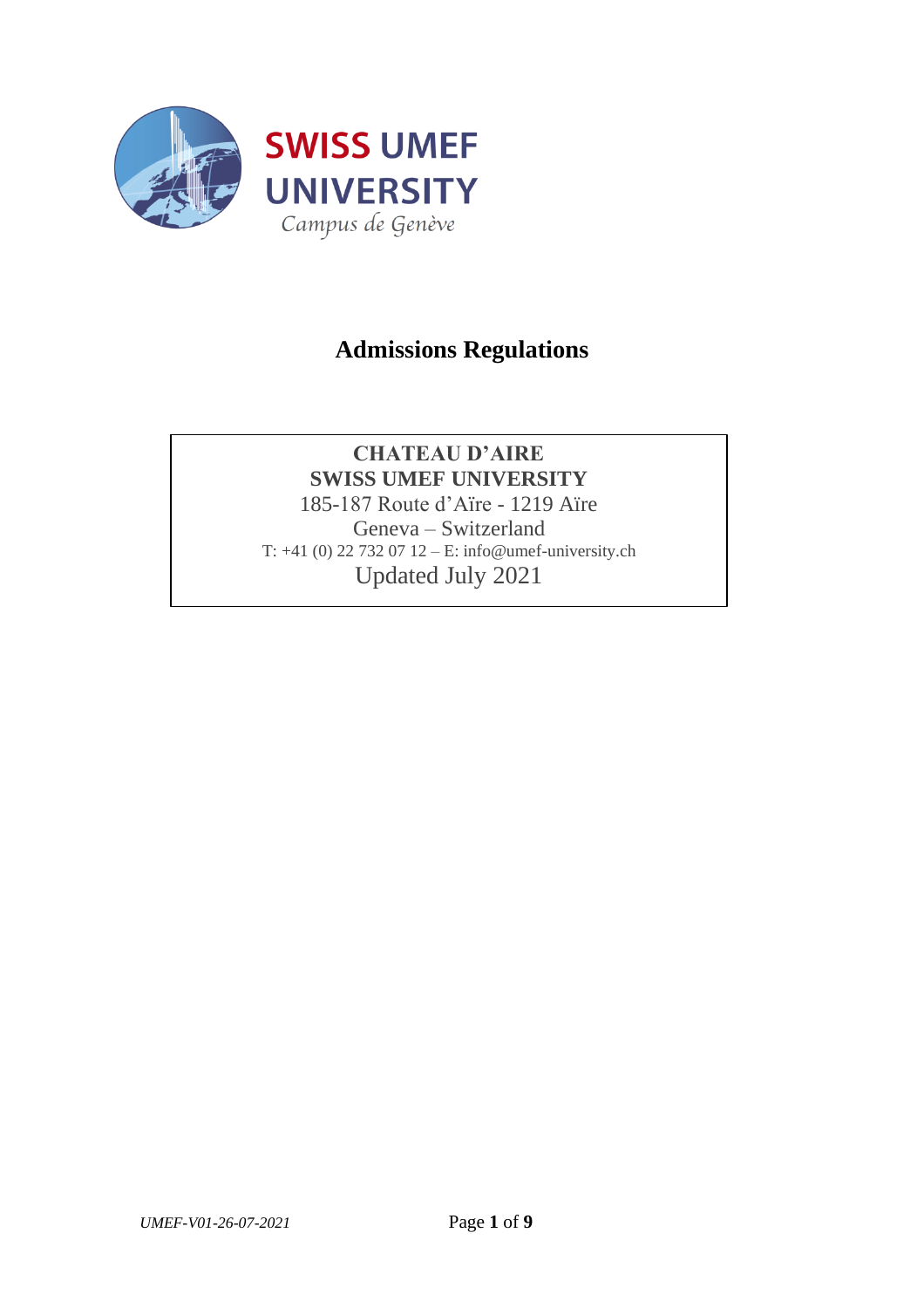# **Table of Contents**

| A Brief History of Umef:                                    | 3              |
|-------------------------------------------------------------|----------------|
| Vision, Mission and Values:                                 | 3              |
| Article 1: Scope of the Regulations                         | $\overline{4}$ |
| Article 2: Compliance with Regulations and Procedures       | $\overline{4}$ |
| Article 3: Award and revocation of Degrees and other awards | 4              |
| <b>Article 4: Admissions Policy</b>                         | $\overline{4}$ |
| Article 5: Age on entry                                     | $\overline{4}$ |
| Article 6: Personal data of applicants                      | 5              |
| Article 7: Admission process                                | 5              |
| Article 8: Language requirements                            | 5              |
| Article 9: Conditions of admission                          | 6              |
| Article 10: Continuation of studies                         | 8              |
| Article 11: Programmes of study                             | 8              |
| Article 12: Tuition fees                                    | 8              |
| Article 13: Outstanding liability                           | 8              |
| Article 14: Interruption of study                           | 8              |
| Article 15: Credit transfer                                 | 8              |
| Article 16: Programme change                                | 9              |
| Article 17: Awarding degree                                 | 9              |
| Article 18: Awarding certificates                           | 9              |
| Contact:                                                    | 9              |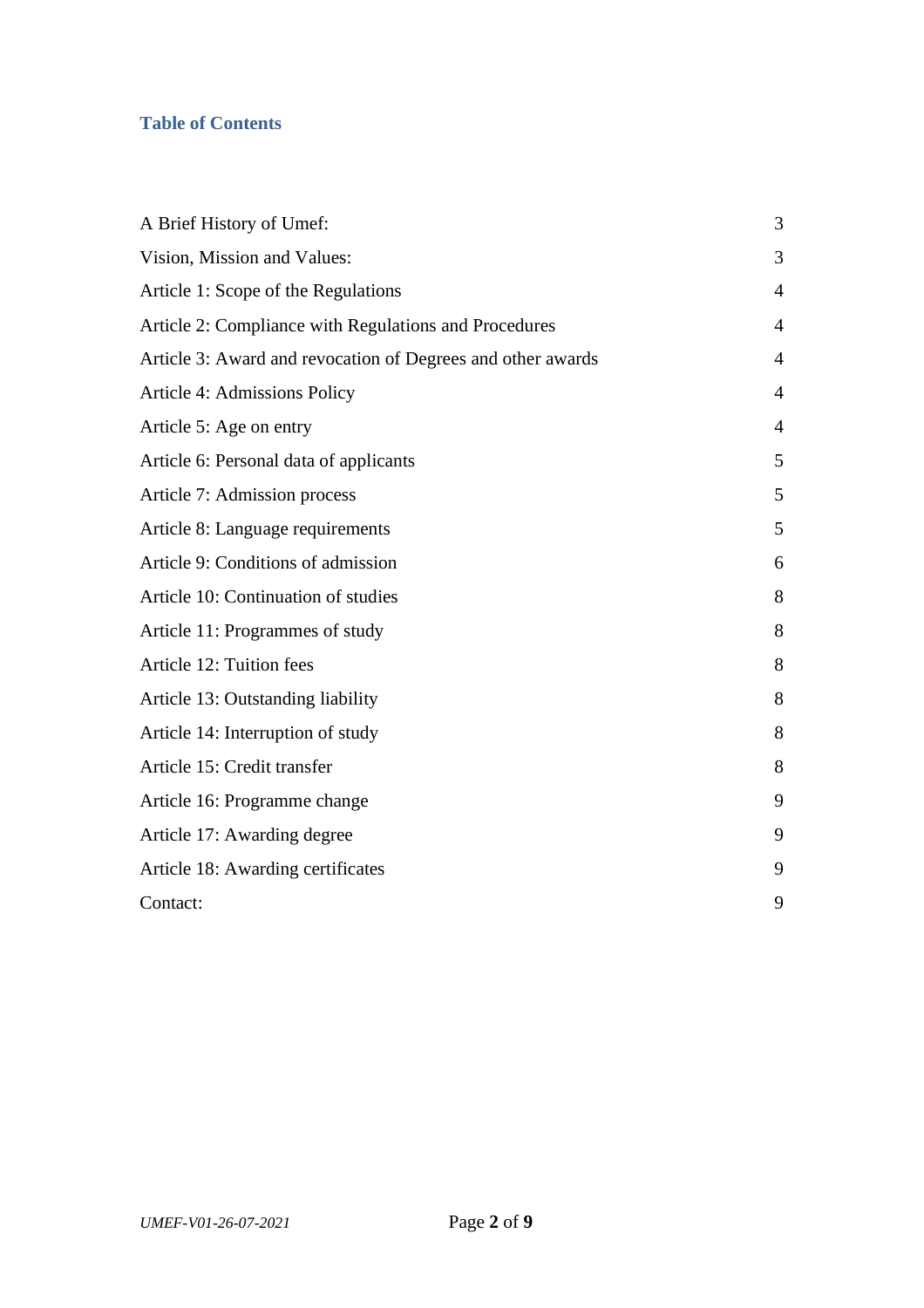## <span id="page-2-0"></span>**A Brief History of Umef:**

A brief history of SWISS UMEF UNIVERSITY appears under the following link: [www.umef-university.ch](https://en.umef-university.ch/historie-geneve-suisse)

#### <span id="page-2-1"></span>**Vision, Mission and Values:**

The Vision, Mission and Values appear under the following link: [www.umef-university.ch](http://www.umef-university.ch/)

Admission Regulations are designed to fulfil SWISS UMEF's [vision mission and](https://en.umef-university.ch/notre-vision)  [values](https://en.umef-university.ch/notre-vision) as described in the strategic plan and are in compliance with Swiss and European standards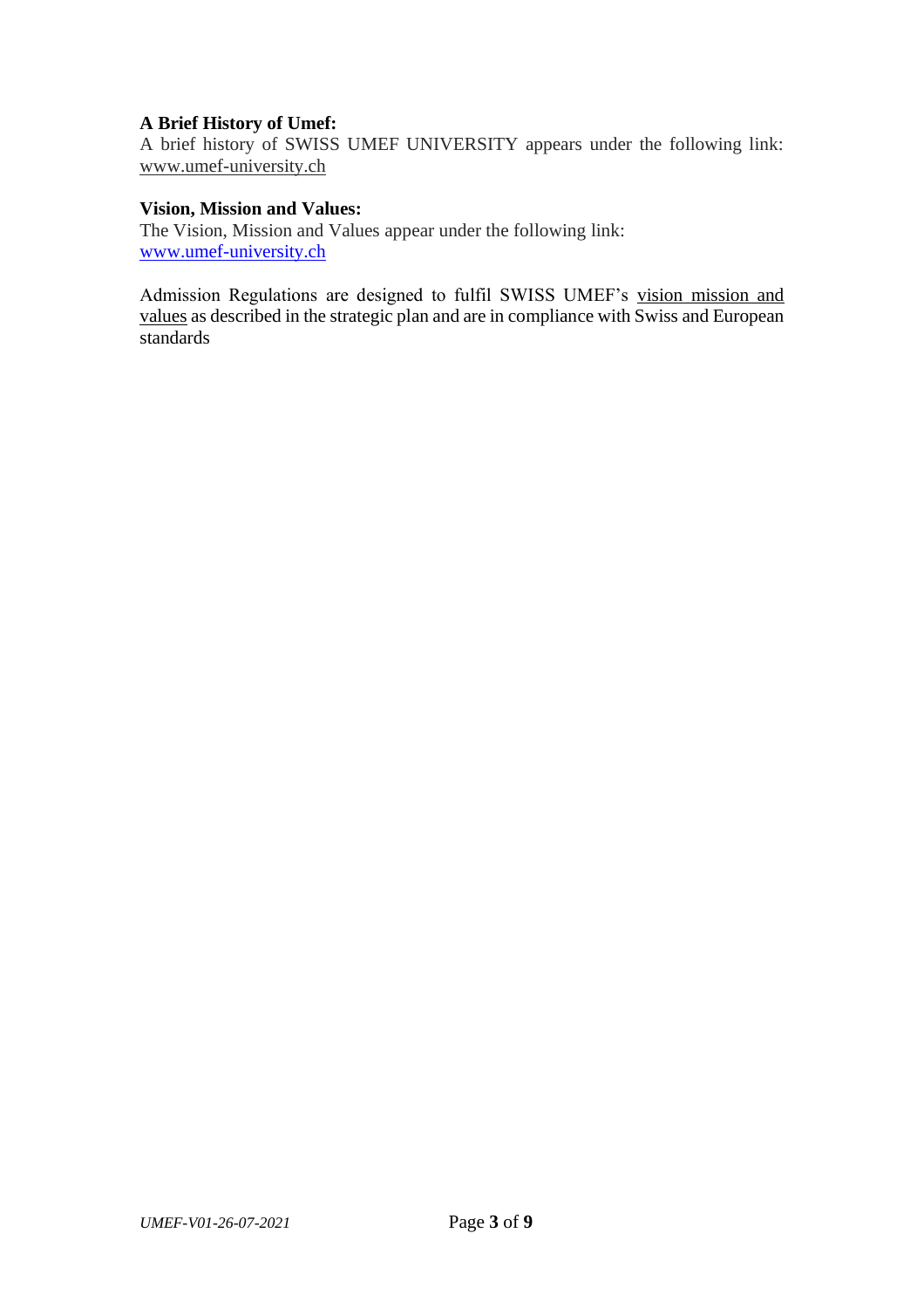## <span id="page-3-0"></span>**Article 1: Scope of the Regulations**

The present admission regulations have been written by the Academic and Research Director and Faculty Council and approved by the Academic and Research Board of SWISS UMEF.

All and any modification may only be carried out by the Academic and Research Board.

These regulations concern students who are applying or registering initially at the time of the issue of the present regulations. These regulations do not have retroactive effect. They apply to students registering for degree programmes or for executive education programmes.

These regulations must be read and signed by all students. They are also published on the SWISS UMEF website.

#### <span id="page-3-1"></span>**Article 2: Compliance with Regulations and Procedures**

Students are personally responsible for ensuring they are aware of these regulations and comply with them.

Failure to comply will lead to termination of the status of student with no reimbursement. SWISS UMEF reserves the right to report the applicant or student to the relevant authorities.

#### <span id="page-3-2"></span>**Article 3: Award and revocation of Degrees and other awards**

The Academic and Research Board is the sole authority to award degrees, diplomas or certificates.

The Academic and Research Board may also revoke degrees or certificates if it receives information that was not available at the time of issuing the degree or is aware of misrepresentation of personal information.

#### <span id="page-3-3"></span>**Article 4: Admissions Policy**

The conditions for admission are published on the website of SWISS UMEF.

All applications must follow the procedures laid out in the documents posted. All files must be complete failing what they will not be considered.

Should certain documents be missing, SWISS UMEF may grant, for a period of time, a conditional admission. This lapse of time will expire if the applicant does not supply the missing documents.

The offers for admission are affected for a specific date which cannot be changed unilaterally by the student.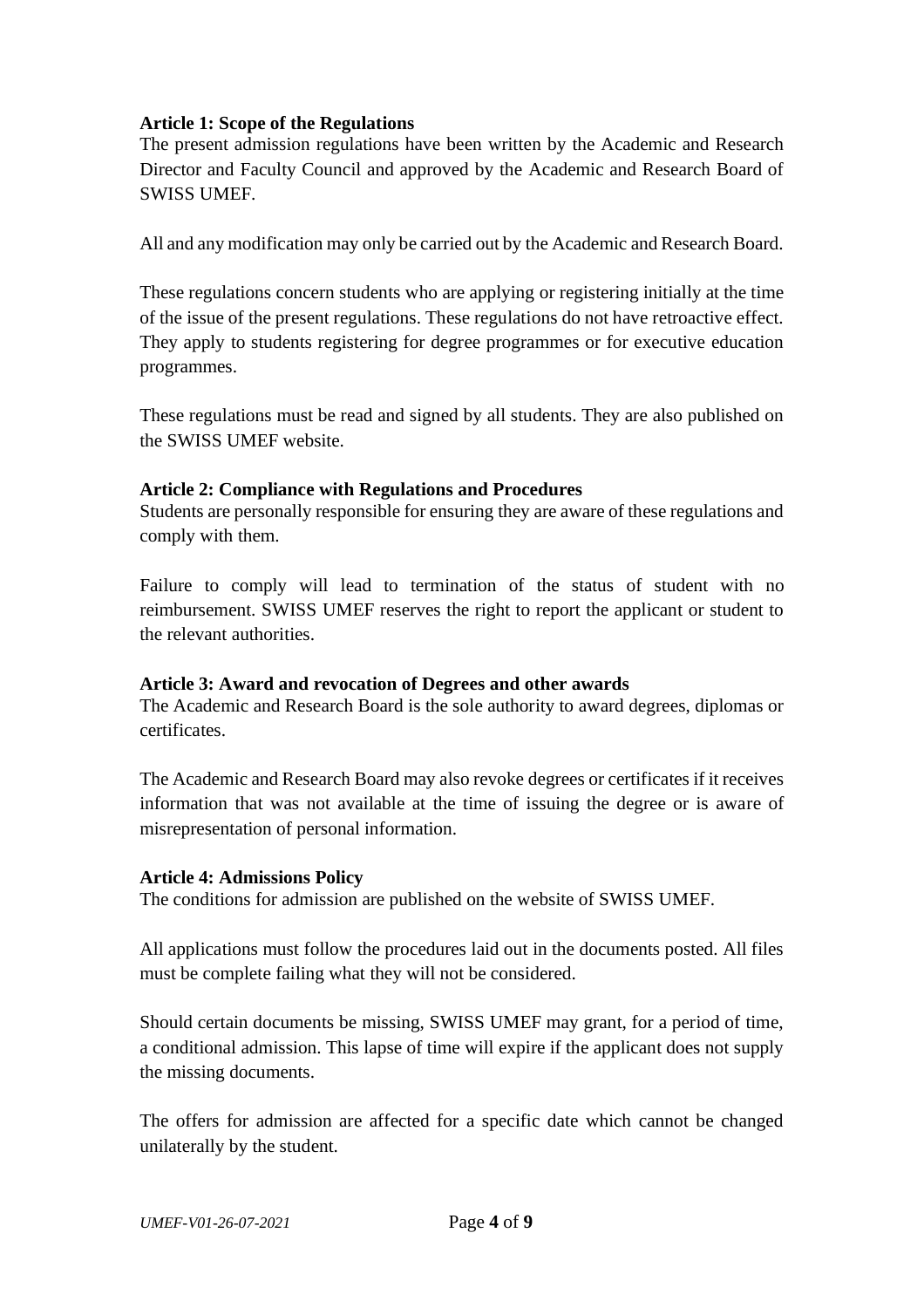## <span id="page-4-0"></span>**Article 5: Age on entry**

Candidates must be at least 18 years of age on the date of entry.

## <span id="page-4-1"></span>**Article 6: Personal data of applicants**

Applicants have to certify that their personal data is correct and that all documents provided carry the exact name of the applicant. The name under which the student is registered will be the name under which the degree is awarded.

## <span id="page-4-2"></span>**Article 7: Admission process**

## **The admission process is divided into nine steps:**

- 1. the candidate receives information from the Admissions Officer of SWISS UMEF
- 2. he/she fills in the application form and supplies the requested documents. SWISS UMEF may request to see the original documents
- 3. a complete file and a fee of 150 Swiss francs, non-refundable, as registration fee are submitted to SWISS UMEF
- 4. the documents are verified by the Admissions Officer to ensure it is complete and that entrance requirements are checked
- 5. the admission officer conducts an interview whose main purpose is to check language mastery and possible orientation. Information regarding the study programme and other issues that may be of use to the applicant is provided
- 6. SWISS UMEF issues either an acceptance or a rejection letter. No justification is given in case of rejection
- 7. in case of acceptance the candidate must pay tuition fees
- 8. once the tuition fee is received, a final attestation is issued
- 9. Candidates requiring a visa may apply for a visa together with other documents that may be required by the Swiss authorities. Providing these documents is the responsibility of applicants.

Students are automatically registered for the following year of the study programme in which they have been admitted, provided that they have successfully passed the evaluations of the current year as per the Study Regulations.

Students may de-register provided they confirm they do not wish to continue their studies. This must be done no later than July 31 of the year in which they are studying.

#### <span id="page-4-3"></span>**Article 8: Language requirements**

All candidates who want to study in their native language (English or French), or who have followed a minimum of three years of studies in the language in which they wish to follow courses at SWISS UMEF, are exempted of the requirement of a language test.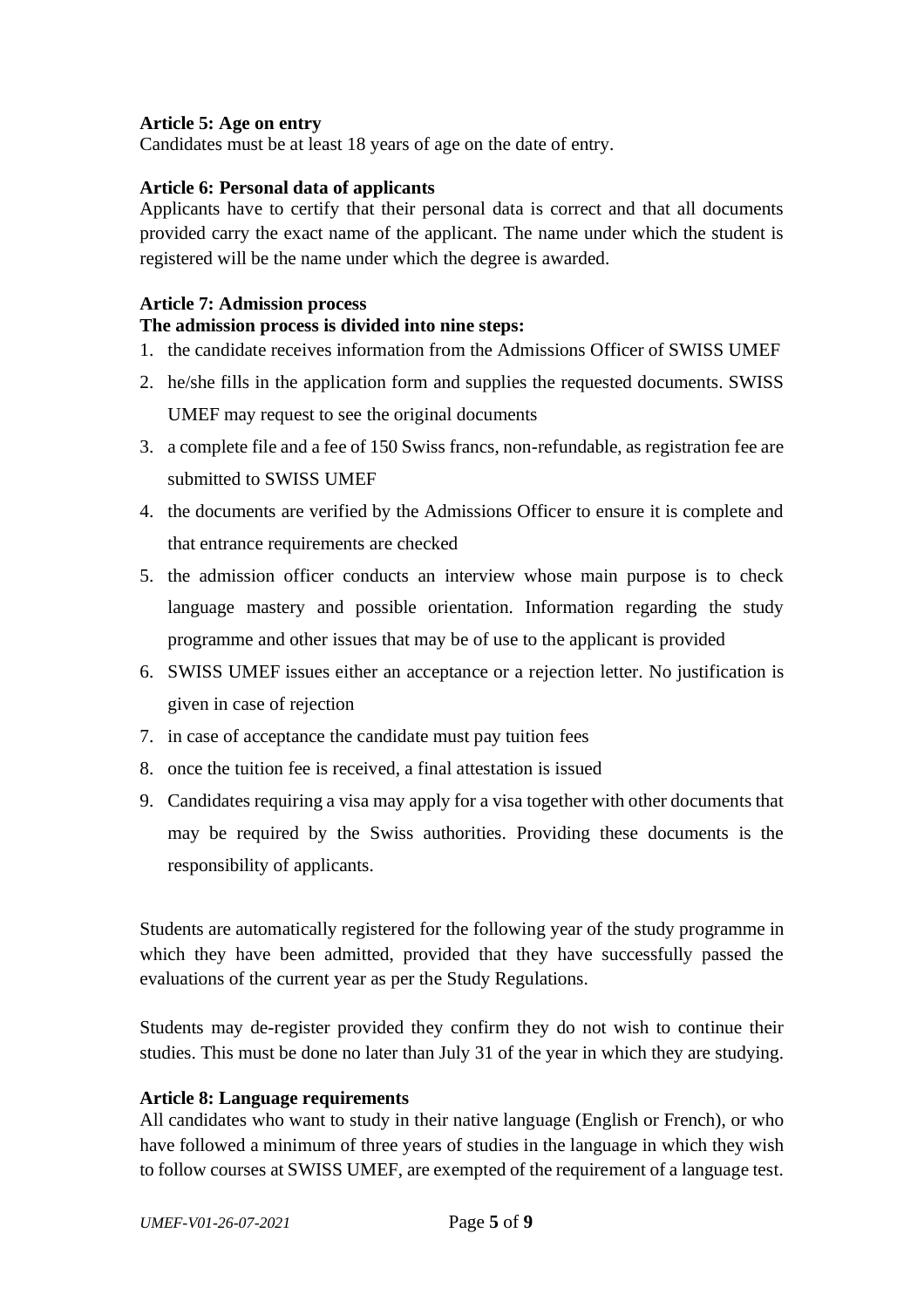Other applicants need to present evidence of having passed the following language tests with requirements of levels as indicated:

English section: IELTS 6.0 / TOEFL 70/ Cambridge exam (official English exam results) or proof of studying previously in an English programme for a minimum of 3 years.

SWISS UMEF may also organize its own internal English Language examination, with the approval of the Academic and Research Board.

## <span id="page-5-0"></span>**Article 9: Conditions of admission**

SWISS UMEF reserves the right to postpone a program if less than five students are enrolled. Students may be offered alternatives among the programmes opened that have more than 5 students

## **Bachelor Programmes entry requirements:**

Admission Requirements:

1 Baccalaureate (Maturité), Vocational Baccalaureate (Maturité Professionnelle) and with a Federal VET diploma, or any foreign secondary education diploma as per the following national requirements:

<https://www.swissuniversities.ch/en/topics/studying/admission-to-universities/foreign-certificates> <https://www.swissuniversities.ch/en/topics/studying/admission-to-universities/countries>

- 2 Minimum average pass grade
- 3 One-year professional experience or admission to the Preparation programme
- 4 18 years old minimum
- 5 English required level for the English section unless the student is of English mother tongue or has completed his secondary studies in English.

Admission Supporting Documents:

- 1. Application Form
- 2. Copies of official certificate
- 3. Copies of Transcripts
- 4. Copy of Identity Card or Passport
- 5. 4 Passport Photos
- 6. Motivation Letter

Should the candidate be accepted on the basis of the documents supplied, an interview lasting between 30 and 60 minutes is conducted with a specialist of the field selected. For students not residing in Switzerland, the interview will be conducted through electronic media.

SWISS UMEF is not required to justify any refusal

#### **Master Programmes entry requirements:**

Admission Requirements:

1 A Bachelor degree or equivalent, from an approved University / College <https://www.swissuniversities.ch/en/topics/studying/admission-to-universities/foreign-certificates> <https://www.swissuniversities.ch/en/topics/studying/admission-to-universities/countries>

2 Minimum average pass grade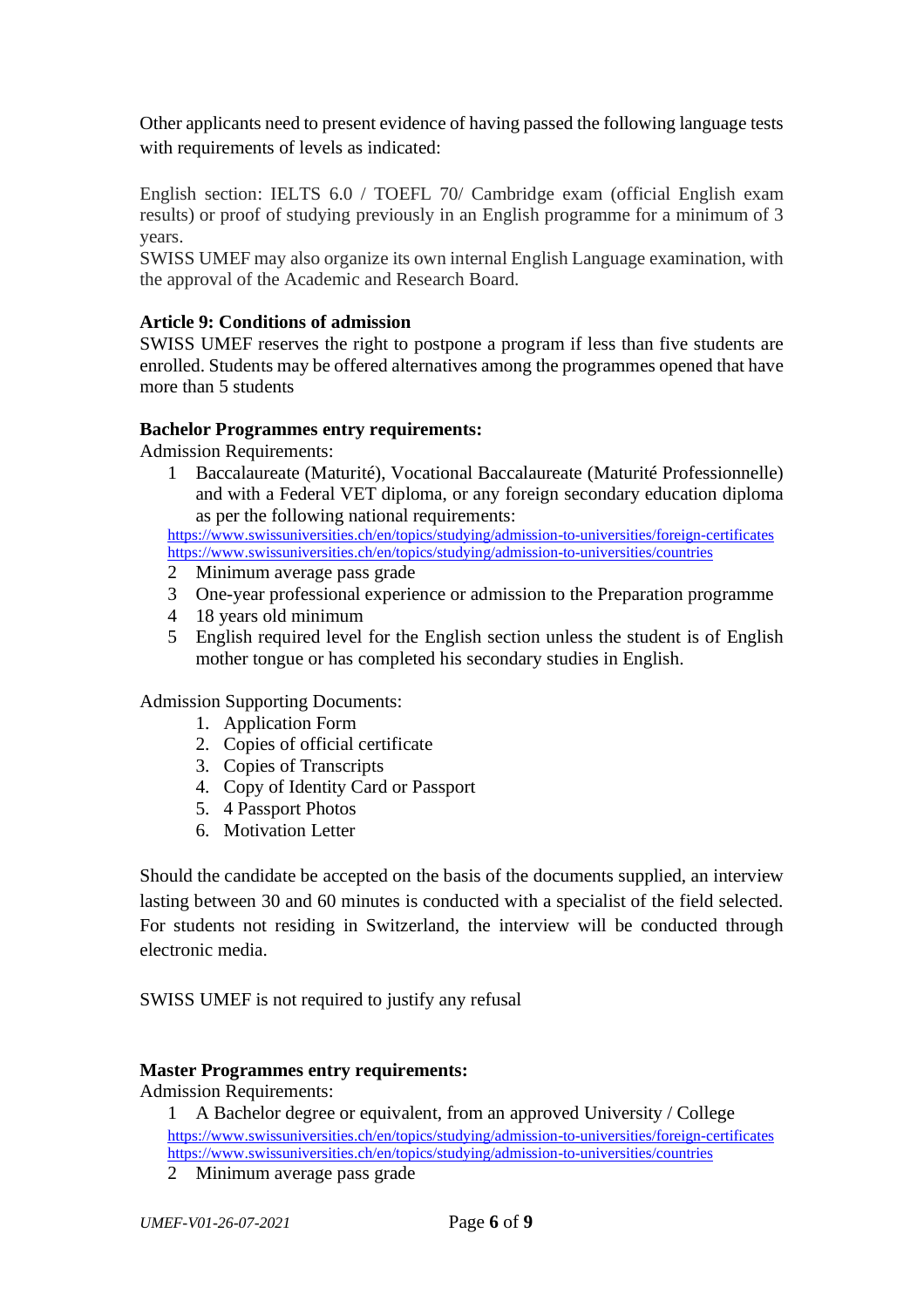3 English required level for the English section unless the student is of English mother tongue or has completed his secondary studies in English.

Admission Supporting Documents:

- 1. Application Form
- 2. Copies of official certificate
- 3. Copies of Transcripts
- 4. Copy of Identity Card or Passport
- 5. CV
- 6. 3 Passport Photos
- 7. Motivation Letter

Candidates for the MBA programme with a Bachelor degree in a field other than management are admitted into the programme following an interview and/or a test. For the Executive MBA (EMBA) a degree in a field of management or a practical experience of a minimum of 3 years is required. For all other Master degrees, a Bachelor degree in the same field is required.

The candidate's Master degree must be in a field coherent with the topic of his research project. Each candidate's research proposal is studied in depth to ensure coherence and interest in the field.

Recognition of Prior Learning for Taught Programme

SWISS UMEF may, at its discretion, accept candidates who have extensive professional experience acquired in an appropriate field.

Any application that does not meet all entry criteria will be reviewed by the Admissions Panel appointed by the Academic and Research Board, and upon this review the applicant may be offered conditional acceptance or be offered alternatives

## <span id="page-6-0"></span>**Article 10: Continuation of studies**

Students graduating but wishing to continue to the next level (master) at SWISS UMEF are only required to present the following documents:

- 1. Application Form
- 2. Motivation Letter
- 3. CV

SWISS UMEF has the right to reject such students even though they may have passed all the necessary evaluations for their degree.

These conditions are not applicable to students having benefited from a scholarship for their previous course at SWISS UMEF. They are considered as new applicants.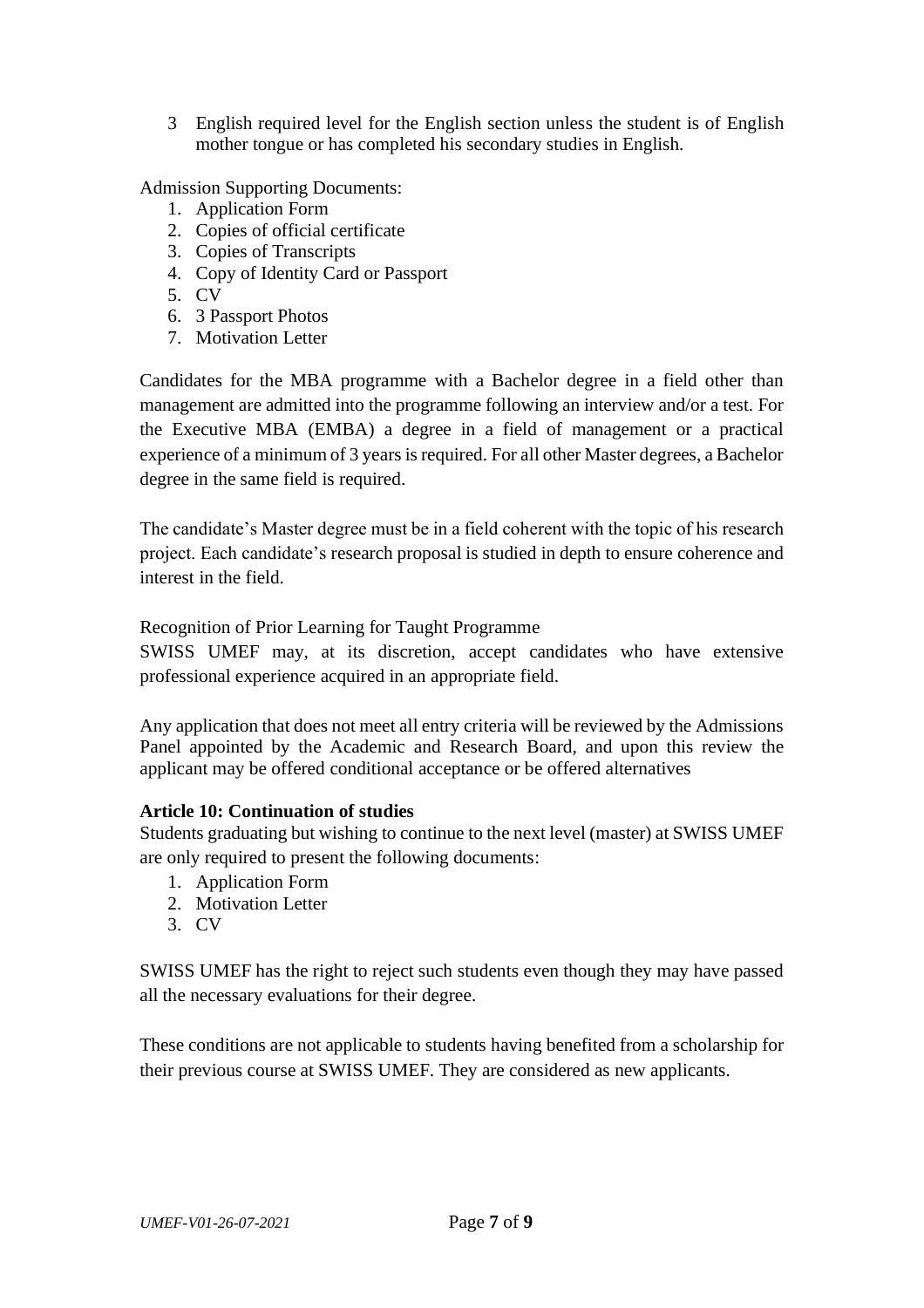## <span id="page-7-0"></span>**Article 11: Programmes of study**

SWISS UMEF reserves the right to open new programmes or modify existing programmes or withdraw certain programmes. SWISS UMEF may, at its discretion, offer viable alternatives as specialisations.

Curricula may be altered with prior notice and lectures may be replaced by workshops, seminars, study trips, etc.

Should students not wish, or be unable, to travel, they will be invited to undertake an assignment as replacement.

## <span id="page-7-1"></span>**Article 12: Tuition fees**

Tuition fees are published on the [website.](https://en.umef-university.ch/frais-de-scolarite-universite) Should the fees change, students will continue to pay the fees that were posted at the time of enrolment**.**

Payment is made annually or on a six-months basis or, alternatively, on a staggered basis if they have a guarantor based in Switzerland.

Additional fees may be due by students who need to re-sit exams or redo courses

## <span id="page-7-2"></span>**Article 13: Outstanding liability**

Should the student be unable to pay tuition or other fees, SWISS UMEF may withhold the release of grades or diplomas, block access to resources, and exclude the student. It may ultimately start legal proceedings.

#### <span id="page-7-3"></span>**Article 14: Interruption of study**

SWISS UMEF may agree, at its discretion, to interrupt the study programme of a student due to illness or other causes which may be acceptable. This interruption should be of no longer than one year. Should the interruption appear to be longer, an ad hoc committee may extend the leave for a maximum period of two years.

#### <span id="page-7-4"></span>**Article 15: Credit transfer**

Applicants having gained ECTS credits from other recognised universities or business schools may request for transfer of credits to one of the SWISS UMEF programmes. Admission Panel evaluates the curriculum of incoming transfer students, and validate credits with SWISS UMEF study program.

SWISS UMEF only accepts a transfer of credits for subjects similar to that in the relevant UMEF programme.

#### <span id="page-7-5"></span>**Article 16: Programme change**

For students wishing to change from one programme offered by SWISS UMEF to another programme also offered by SWISS UMEF, the only credits that may be transferred, if the programmes are available, are those of courses that are also offered in the programme to which the student requests to transfer to.